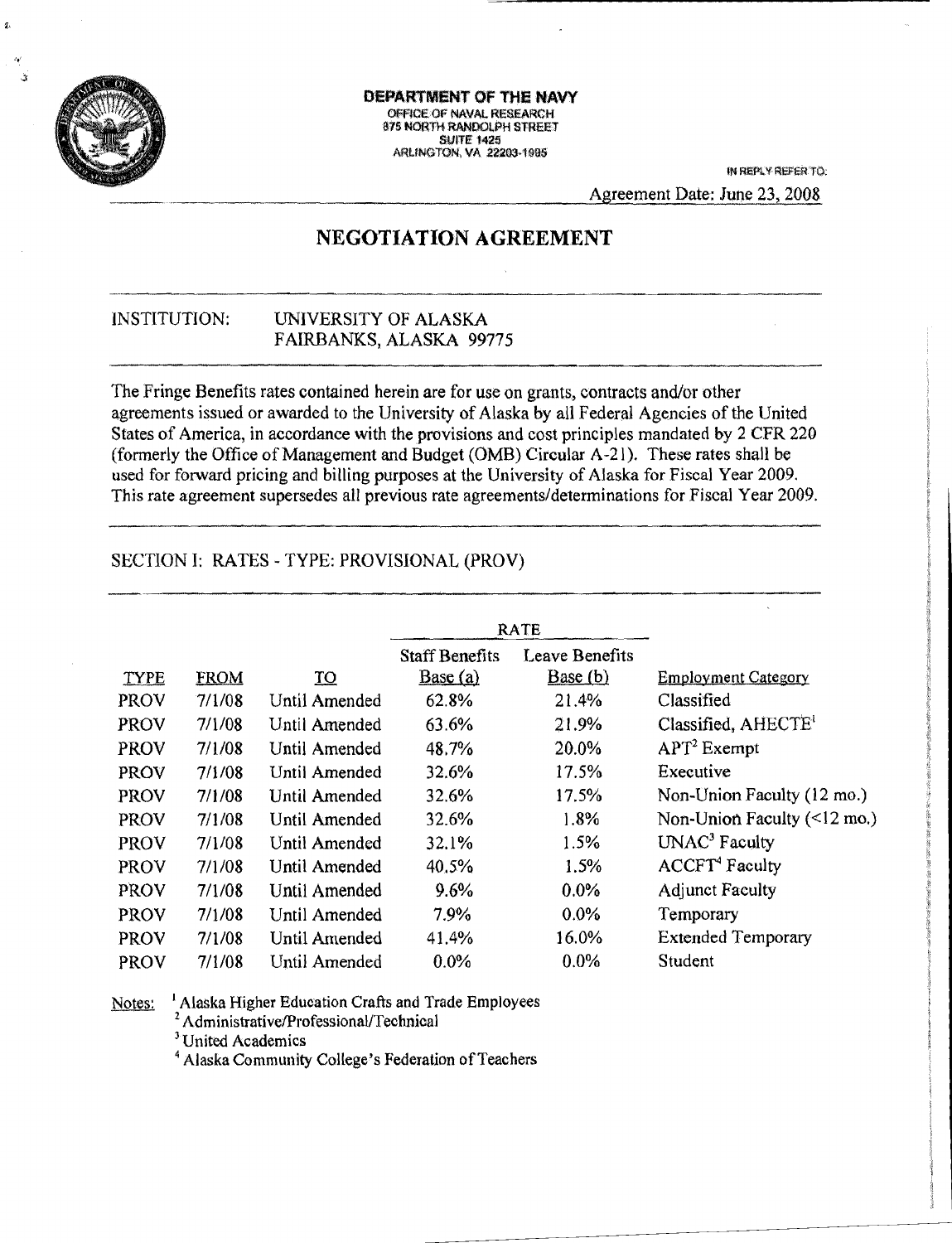#### DISTRIBUTION BASES

The following bases are applicable to the above cited rates:

- (a) Staff benefits rates are applied to base salaries plus overtime, miscellaneous pay and leave accrual provisions.
- (b) Leave benefit rates are applied to base salaries, excluding: overtime, miscellaneous pay and paid leave.

### SECTION II - GENERAL TERMS AND CONDITIONS

A. LIMITATIONS: Use of the rates set forth under Section I is subject to any statutory or administrative limitations and is applicable to a given grant, contract or other agreement only to the extent that funds are available and consistent with any and all limitations of cost clauses or provisions, if any, contained therein. Acceptance of the rates agreed to herein is predicated upon all of the following conditions: (1) that no costs other than those incurred by the grantee/contractor were included in the rates as finally accepted and that such costs are legal obligations of the grantee/contractor and allowable under governing cost principles; (2) that the same costs that have been treated as indirect costs are not claimed as direct costs; (3) that similar types of costs have been accorded consistent accounting treatment; and (4) that the information provided by the grantee/contractor, which was used as the basis for acceptance of the rates agreed to herein and expressly relied upon by the Government in negotiating and accepting the said rates, is not subsequently found to be materially incomplete or inaccurate.

B. ACCOUNTING CHANGES: The rates contained in Section I of this agreement are based on the accounting system in effect at the time the agreement was negotiated. Changes to the  $method(s)$  of accounting for costs which affect the amount of reimbursement resulting from the use of these rates require the written approval of the authorized representative of the cognizant negotiating agency for the Government prior to implementation of any such changes. Such changes include but are not limited to changes in the charging of a particular type of costs from indirect to direct. Failure to obtain such approval may result in subsequent cost disallowances.

C. USE BY OTHER FEDERAL AGENCIES; The rates set forth in Section I hereofwere negotiated in accordance with and under the authority set forth in 2 CFR 220 (formerly OMB Circular A-21). Accordingly, such rates shall be applied to the extent provided *in* such circular to grants and contracts to which 2 CFR 220 (formerly OMB Circular A-21) is applicable, subject to any limitations in part A of this section. Copies of this document may be provided by either party to other Federal agencies which have or intend to issue or award grants and contracts using these rates or to otherwise provide such agencies with documentary notice of this agreement and its terms and conditions.